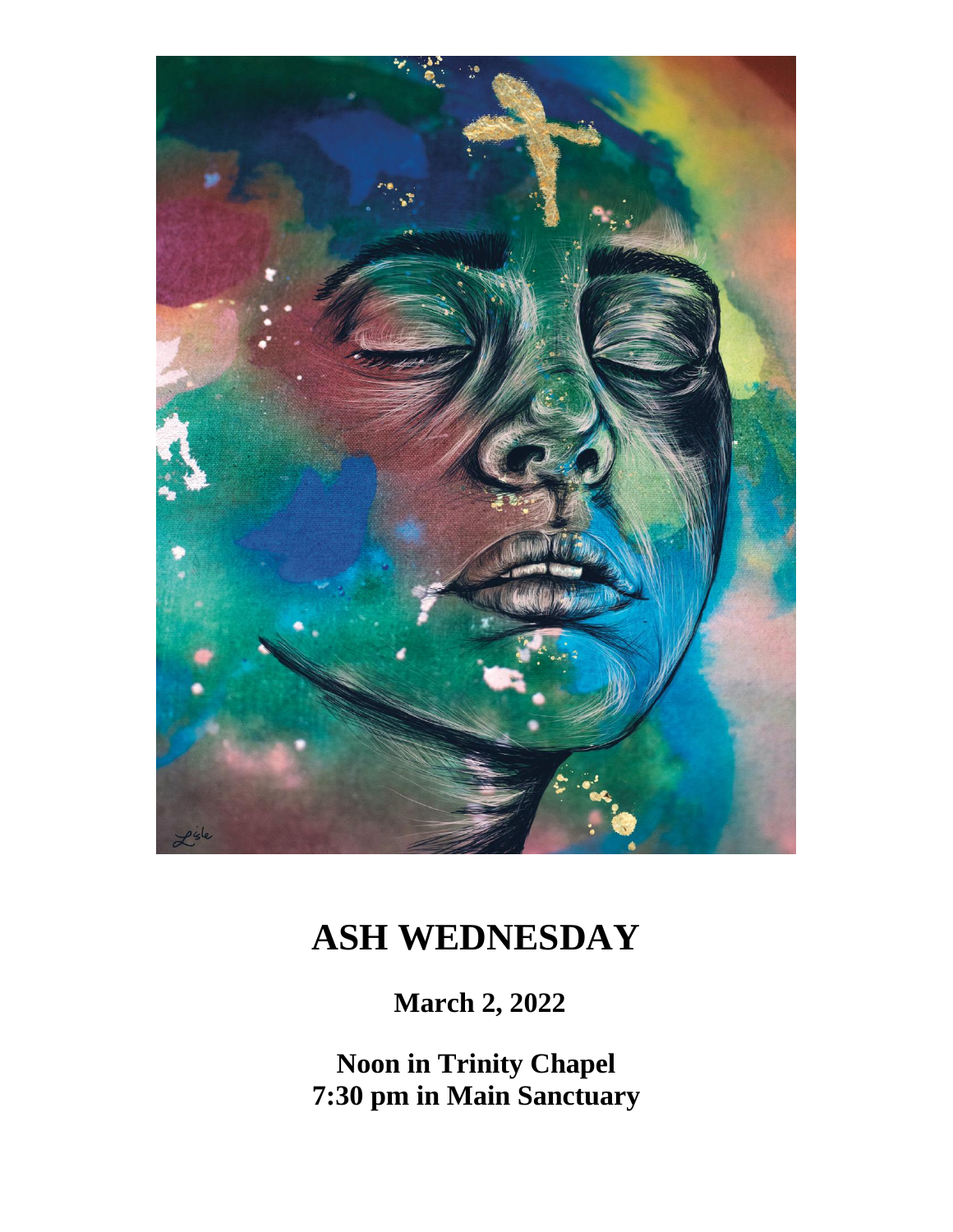## **EVANGELICAL REFORMED CHURCH United Church of Christ**

- An Open and Affirming Congregation -

\*All who are able may stand

## **Prelude**

## **A Call to Begin the Lenten Journey**

### **\*Call to Worship**

"Even now, declares the Lord, return to me with all your heart." (Joel 2:12) Roll up your sleeves. Let down your guard. Come in from the storm. Make yourself at home. Pull up to the table. Release the tension in your jaw. Take a deep breath. Return to God with all your heart. May it be so.

### **\*Prayer for Illumination**

**Loving Creator, we are here, telling stories of dust. We are here, trying to shake the dust out of our ears so that we might hear you clearly. We are here, hoping that showing up is the first step in returning to you. Scoop us up in your embrace and carry us to a place of truth. Clear the smog that makes it hard to see. Clear the dust that makes it hard to hear. We are at the edge of our seats. We are listening for you. Amen**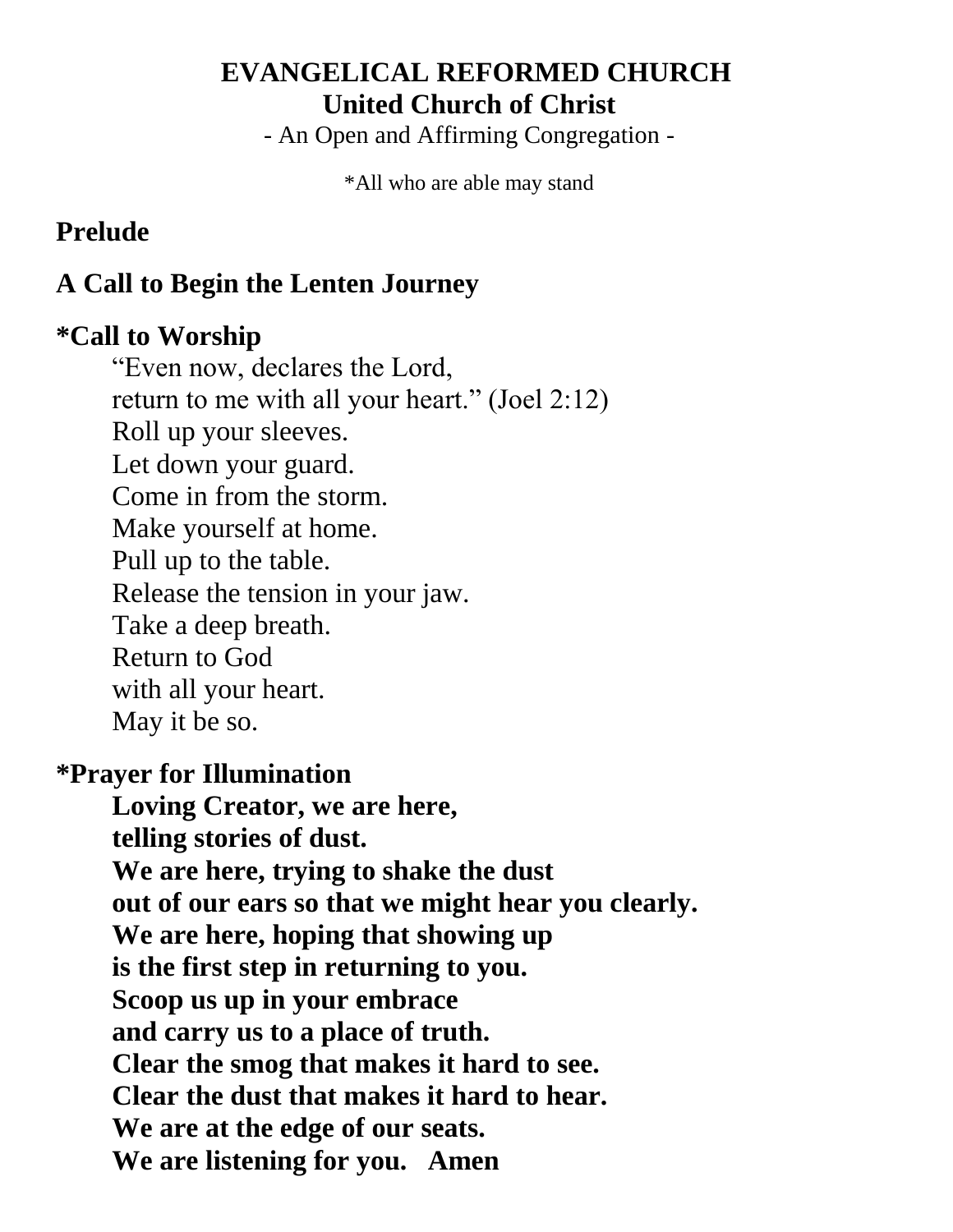## **\*Call to Confession**

### **\*Prayer of Confession**

**Holy God, I confess: I don't return to you fully. I share with you the pieces of my life that are convenient. I put on different hats in different rooms. I forget that I am called, invited, and loved with all that I am – including my mess, my beauty, my faith, and my doubt. Forgive me, and give me a heart that longs to return.**

#### **\*Words of Forgiveness**

Friend, God sees you. God hears you. God loves you. You are forgiven and claimed with all that you are. Rest in that good news. **Thanks be to God, amen**.

**Anthem** *Create in Me --M. Larkin*

Senior Choir

**Scripture Reading** Matthew 6:1-6, 16-21

#### **Reflection**

**Silence**

**Anointing with Ashes**

**Affirmation of Faith We believe in an expansive love that healed the sick, welcomed the children, and saw this world as it could be.**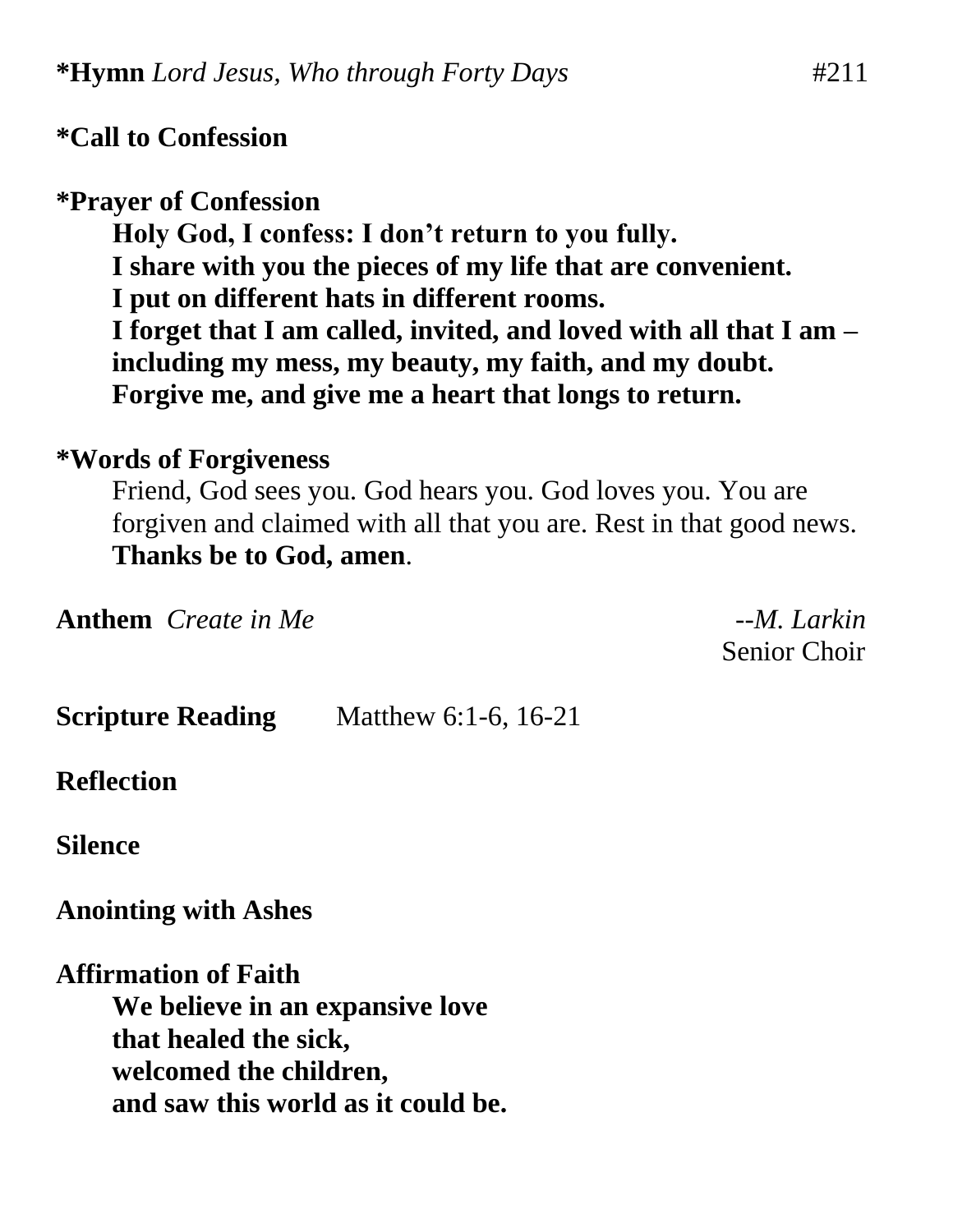**We believe that that expansive love runs over the edges of our lives, smoothing our rough places, and pulling us home. We call that expansive love Yaweh and Mother God, Jesus and Divine Creator. Thanks be to God for a Love like that. Amen**

#### **Communion Prayer**

You invite us to this table, Holy One: out of our places of testing, in our wonderings of the possibility of rebirth, for the sake of our yearnings for life-giving waters and bread enough for all, intro new ways and hopes of seeing. So gathered, may we open ourselves to you.

We give you thanks, O God, for your steady presence all through our journeys. Whether in wilderness or community, whether in word or sacrament, you come to us: seeking our wholeness, binding our wounds, challenging our presumptions, restoring our life.

And so we join the song of witnesses long past and yet to come:

**Holy, holy, holy One, God of power and might heaven and earth are full of your glory Hosanna in the highest! Blessed is the One who comes in the name of our God Hosanna in the highest!**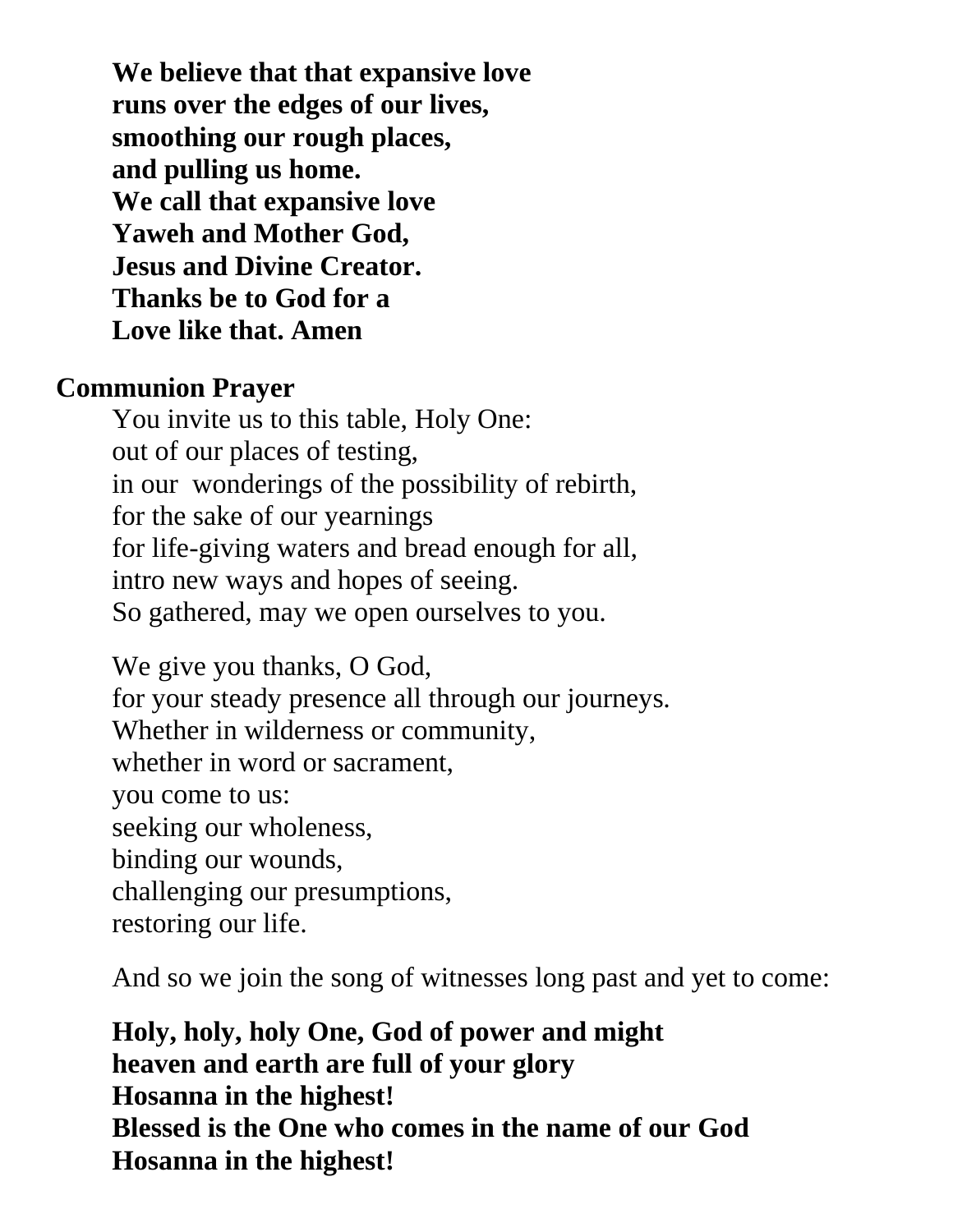Our praise flows from and toward the mystery of your grace. Such mystery marks this table before us, where disciples of old gathered on the eve of betrayal, and Jesus broke bread and shared the cup. The gifts of bread and wine were offered to all, even to the ones who betrayed and denied, even to the ones who fled into the night, even to them – so that this table might also be opened, even to us. So come, Holy One, in grace and peace, in bread and fruit of the vine, in faith that embraces the mystery of your presence, in spirits turned now to Spirit. Amen.

### **Sharing of the Bread and the Cup**

*You are invited to come forward to the chancel rail to receive the gift of holy communion.*

### **\*A Blessing**

**\*Closing Hymn** *In the Cross of Christ I Glory #193*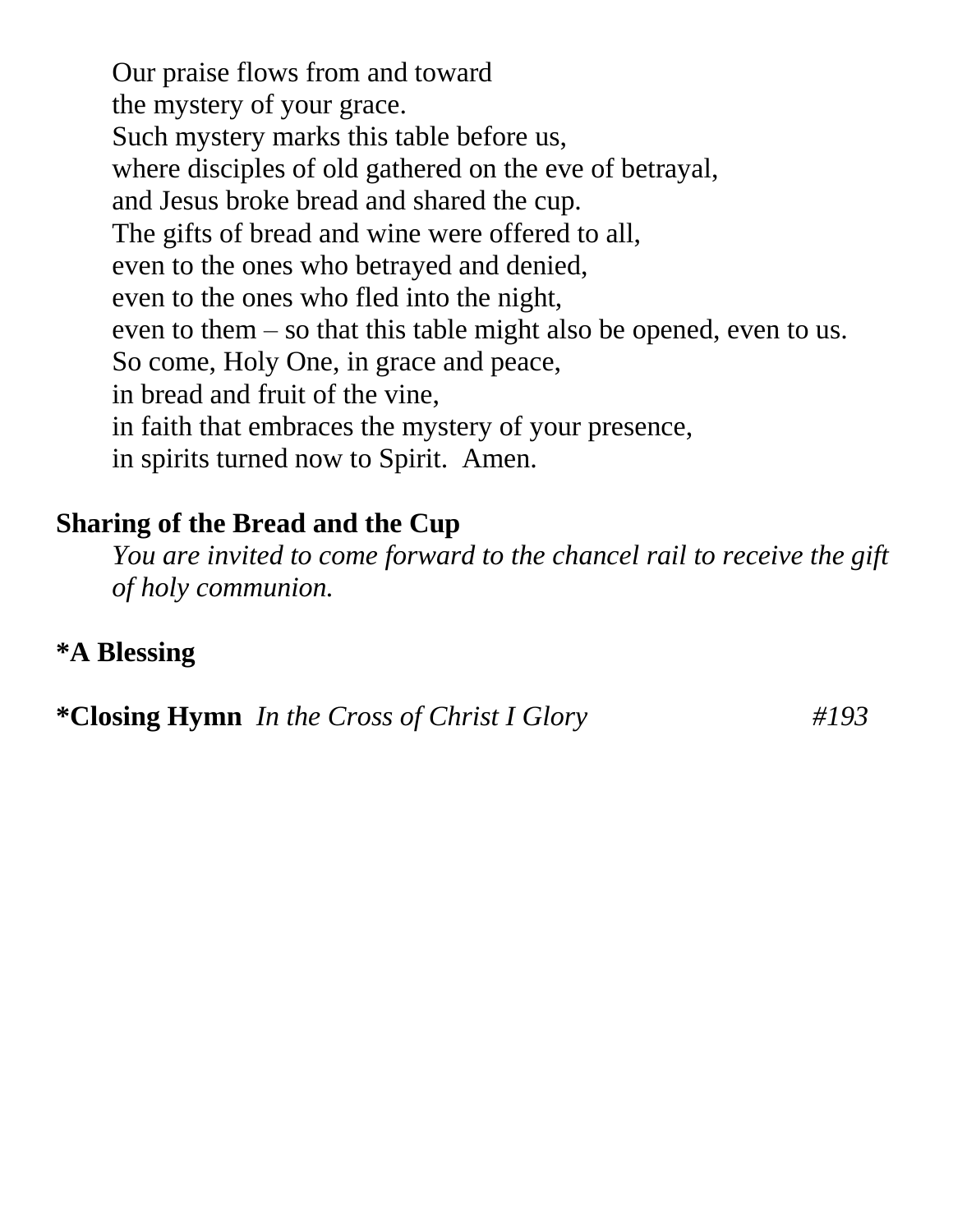#### **Lent 2022 at ERUCC**

#### **Full to the Brim**



Full to the Brim is an invitation—into a radically different Lent, into a full life. It's an invitation to be authentically who you are, to counter scarcity and injustice at every turn, to pour out even more grace wherever it is needed. When we allow ourselves to be filled to the brim with God's lavish love, that love spills over. It reaches beyond ourselves; like water, it rushes and flows, touching everything in its path.

And so, this Lent, let us trust – fully – that we belong to God. Let us increase our capacity to receive and give grace. Let us discover the expansive life God dreams for us. Lenten devotionals are available at the back of the sanctuary.

**MID-WEEK LENTEN SERVICES**  Wednesdays March 9, 16, 23, 30, April 6, 13 Noon – 12:15 pm Service of Prayer in Trinity Chapel

## **Lunch and Bible Study Reflection 12:15 – 1:00 pm**

*Theme: For the Beauty of the Earth*

Each week during the season of Lent, a group gathers for prayer followed by a simple soup and bread lunch, and some reflection. Read more about our mid-week Lenten services in the March edition of the Trinity Chimes.

| <b>TUESDAY MORNING BIBLE STUDY with Pastor Daniel</b> |                           | Liz Coffey Room     |
|-------------------------------------------------------|---------------------------|---------------------|
| $11:00 - N$ oon                                       | March $8 -$ April 12      | Lent in Plain Sight |
| To join via Zoom: bit.ly/3K21Hav                      | Meeting ID: 897 6651 9688 | Passcode: 357385    |



God is often at work through the ordinary: ordinary people, ordinary objects, ordinary grace. Through the ordinary, God communicates epiphanies, salvation, revelation, and reconciliation. It is through the mundane that we hear God's quiet voice.

In this devotion for the season of Lent, Jill J. Duffield draws readers' attention to ten ordinary objects that Jesus would have encountered on his way to Jerusalem: dust, bread, the cross, coins, shoes, oil, coats, towels, thorns, and stones. In each object, readers will find meaning in the biblical account of Jesus' final days. Each week, readers encounter a new object to consider through Scripture, prayer, and reflection. From Ash Wednesday to Easter, Lent in Plain Sight reminds Christians to open ourselves to the kingdom of God.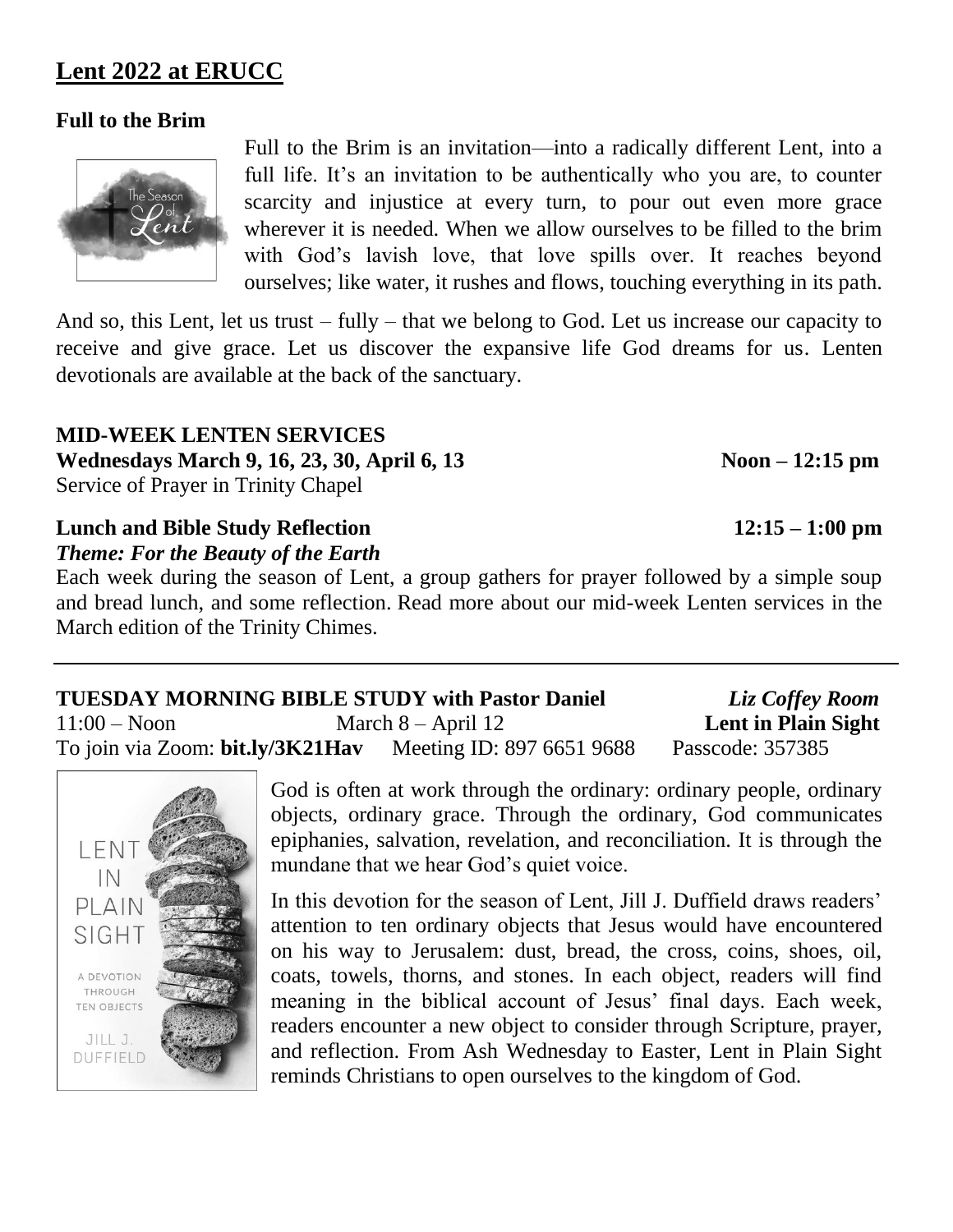#### **WHAT IS LENT**

The church year is divided into seasons. The church year begins on the first Sunday in Advent, which is the fourth Sunday before Christmas Day. After Advent we enter into the season of Christmas, followed the seasons of Epiphany, Lent, Easter, and Pentecost.

Wednesday marks the beginning of the season of Lent. The traditions of Lent are derived from the season's origin as a time when the church prepared candidates, or "catechumens," for their baptism into the Body of Christ. It eventually became a season of preparation not only for catechumens but also for the whole congregation. Self-examination, study, fasting, prayer and works of love are disciplines historically associated with Lent. Conversion—literally, the "turning around" or reorientation of our lives towards God—is the theme of Lent. Both as individuals and as a community, we look inward and reflect on our readiness to follow Jesus in his journey towards the cross. The forty days of Lent correspond to the forty-day temptation of Jesus in the wilderness and the forty-year journey of Israel from slavery to a new community.

On Ash Wednesday, ashes are placed on the foreheads of the congregation as a symbol that we have come from dust and one day will return to dust. It is one of many Lenten and Easter customs that remind us of our historical connection with Jewish tradition. With this sobering reminder of life's fragility, we begin a spiritual quest that continues to the celebration of the risen Christ at Easter.

Each season of the Church Year is symbolized with different colors. The colors express emotions and ideas that are associated with each of the seasons of the liturgical year. The cloths on the altar, lectern and pulpit – paraments – reflect these changing seasons. On Wednesday through Good Friday, the purple or violet paraments will be present in the sanctuary. Violet is the ancient royal color and therefore a symbol of the sovereignty of Christ. Violet is also associated with repentance from sin.

Please join us as we enter the season on Lent.